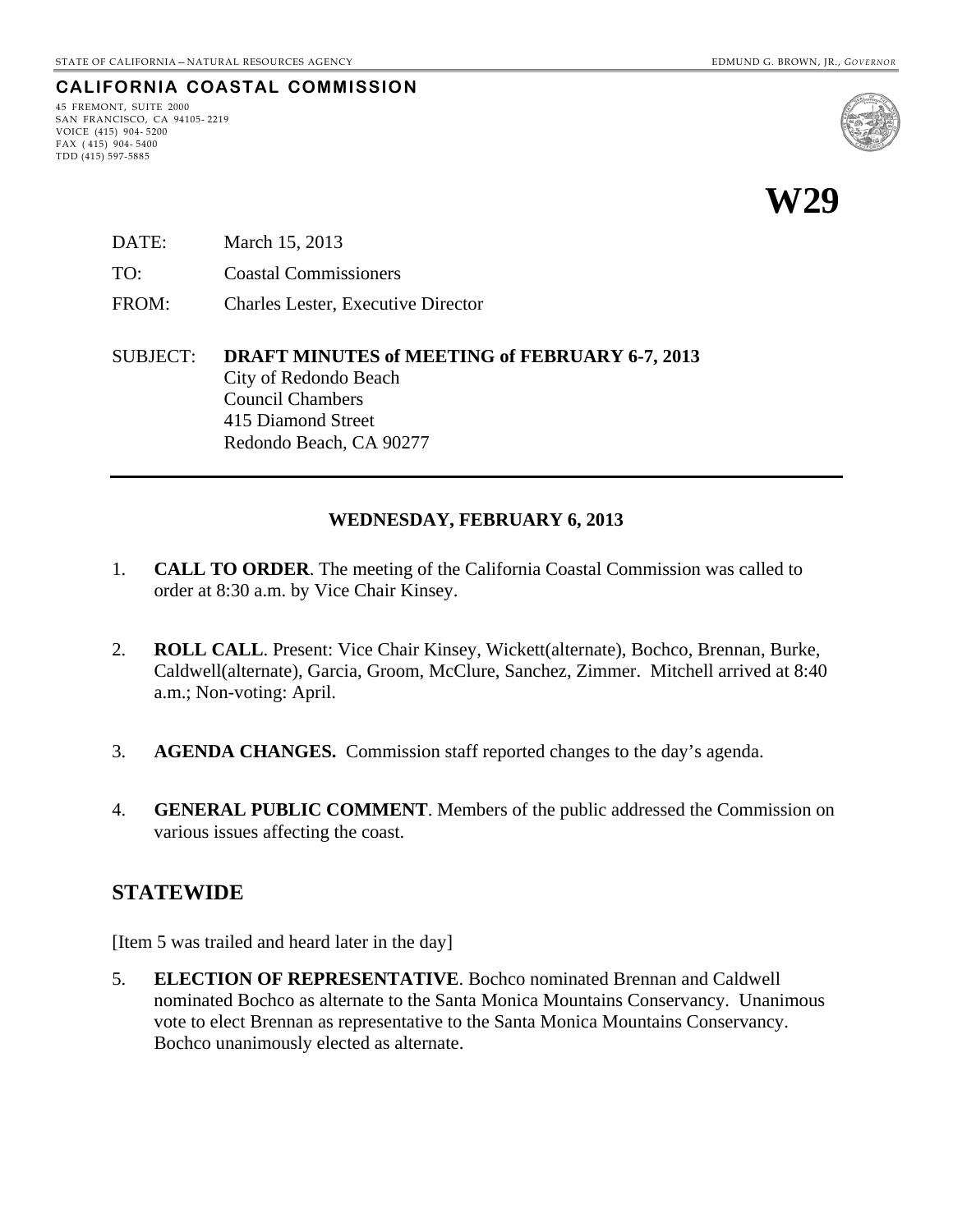# **SOUTH COAST DISTRICT (ORANGE COUNTY)**

- 6. **ADMINISTRATIVE CALENDAR**. Staff recommended concurrence with the Executive Director's determination. There being no objection, Vice Chair Kinsey ruled that the Commission concurred.
	- a. **Application No. 5-12-266 (OC Public Works,** Dana Point)

# **SAN DIEGO DISTRICT**

- 7. **CONSENT CALENDAR**. Staff recommended approval with conditions of the consent calendar.
	- a. **Application No. 6-12-082 (Mah**, San Diego)
	- b. **Application No. 6-12-086 (California Dept. of Parks & Recreation,** San Diego Co.)

**Motion & vote:** Sanchez moved to approve pursuant to the staff recommendation and recommended a yes vote, seconded by Brennan. Vice Chair Kinsey ruled that the vote was unanimous in favor of the motion. **Approved with conditions**.

# **NORTH CENTRAL COAST DISTRICT**

8. **DEPUTY DIRECTOR'S REPORT**. Report by Deputy Director on permit waivers, emergency permits, immaterial amendments & extensions, LCP matters not requiring public hearings, and on comments from the public. **None**.

# **CENTRAL COAST DISTRICT**

9. **DEPUTY DIRECTOR'S REPORT**. Report by Deputy Director on permit waivers, emergency permits, immaterial amendments & extensions, LCP matters not requiring public hearings, and on comments from the public. There being no objection on the report, Vice Chair Kinsey ruled that the Commission concurred.

# **SAN DIEGO COAST DISTRICT**

- 10. **DEPUTY DIRECTOR'S REPORT**. Report by Deputy Director on permit waivers, emergency permits, immaterial amendments & extensions, LCP matters not requiring public hearings, and on comments from the public. There being no objection on the report, Vice Chair Kinsey ruled that the Commission concurred.
	- a. **City of San Diego LCP Amendment No. PEN-DM-4-12 (Halsey Road)**. Staff recommended concurrence with Executive Director's determination.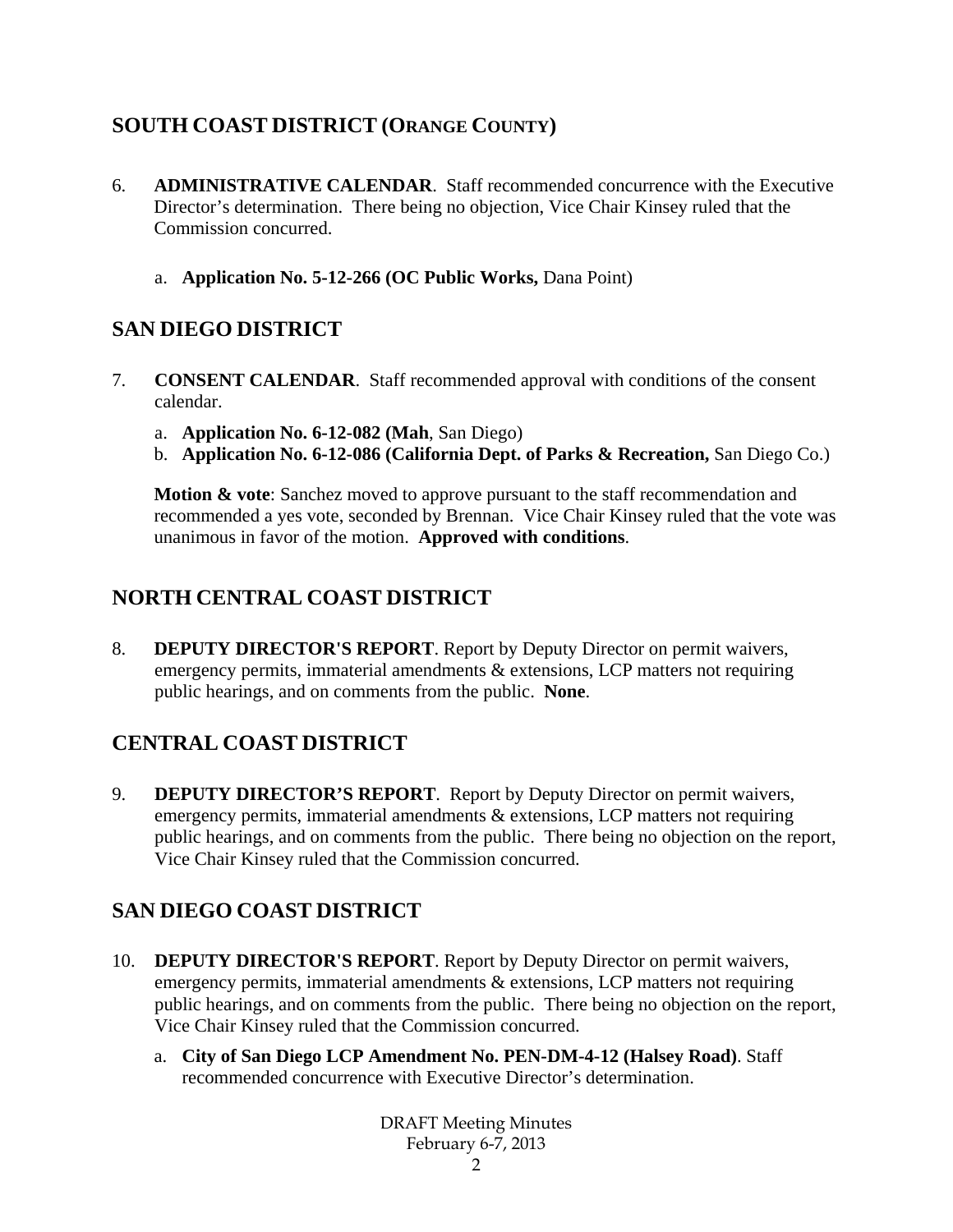**Motion & vote**: Brennan moved to concur with the Executive Director's determination and recommended a yes vote, seconded by Sanchez. Vice Chair Kinsey ruled that the vote was unanimous in favor of the motion. **Approved**.

11. **CONSENT CALENDAR (removed from Regular Calendar)**. Staff moved one item [**15a**] to the expanded consent calendar and recommended approval with conditions.

**Motion & vote:** Sanchez moved to approve pursuant to the staff recommendation and recommended a yes vote, seconded by Zimmer. Vice Chair Kinsey ruled that the vote was unanimous in favor of the motion. **Approved with conditions**.

### 12. **LOCAL COASTAL PROGRAMS (LCPs)**

a. **City of Imperial Beach LCP Amendment No. IMB-MAJ-2-12 (Commercial Mixed Uses) Time Extension**. Staff recommended approval.

**Motion & vote:** Sanchez moved to grant the time extension for up to one year and recommended a yes vote, seconded by Brennan. Vice Chair Kinsey ruled that the vote was unanimous in favor of the motion. **Approved**.

#### 13. **NEW APPEALS**.

a. **Appeal No. A-6-ENC-11-073 (Gordon**, Encinitas) Staff recommended that the Commission determine that the appeal raised substantial issue on the grounds on which the appeal was filed. There being no objection, Vice Chair Kinsey ruled that substantial issue was found and open the hearing. Staff recommended approval in part and denial in part.

**Motion & vote**: Mitchell moved to continue the matter to the March hearing and recommended a yes vote, seconded by Brennan. The roll call vote was 8 in favor [Wickett, Bochco, Brennan, Burke, Garcia, Groom, McClure, Mitchell] and 4 opposed [Caldwell, Sanchez, Zimmer, Kinsey]. **Continued**.

### 14. **COASTAL PERMIT APPLICATIONS**.

- a. **Application No. 6-12-002 (Crystal Pier Hotel Cottages, Inc.**, San Diego) [**POSTPONED**]
- b. **Application No. 6-12-026 (California Department of Parks & Recreation,** San Diego Co.) [**POSTPONED**]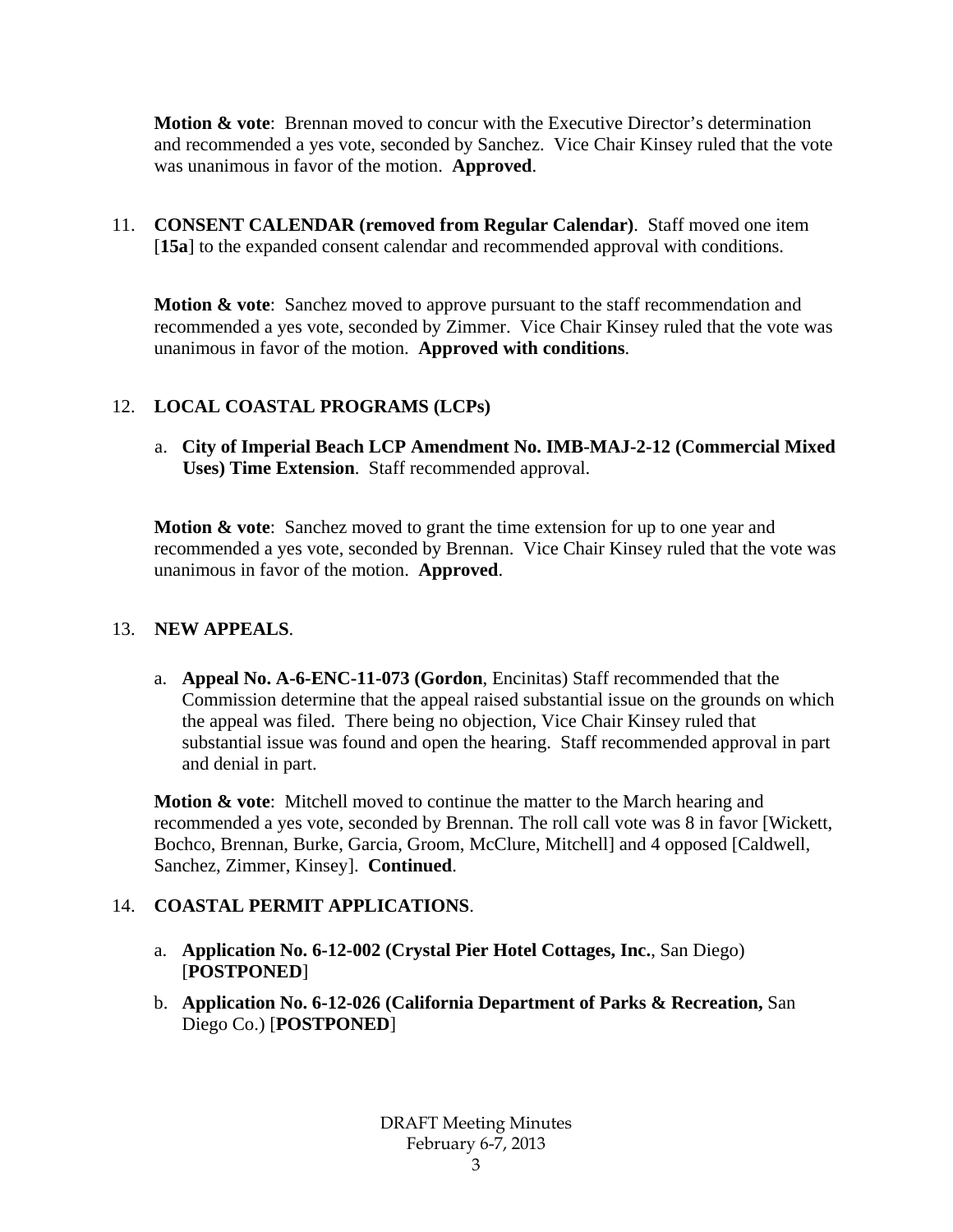#### 15. **PERMIT AMENDMENTS**.

- a. **Application No. 6-98-154-A3 (San Dieguito River Park JPA,** San Diego) Moved by staff to the expanded consent calendar**. Approved with conditions.**
- b. **Application No. A-6-PSD-08-004-A1 (LLP Lane Field LLC,** San Diego) Staff recommended approval with conditions.

**Motion & vote:** Sanchez moved to approve pursuant to the staff recommendation and recommended a yes vote, seconded by Zimmer. Vice Chair Kinsey ruled that the vote was unanimous in favor of the motion. **Approved with conditions**.

## **SOUTH COAST DISTRICT (ORANGE COUNTY)**

- 16. **DEPUTY DIRECTOR'S REPORT FOR ORANGE COUNTY**. Report by Deputy Director on permit waivers, emergency permits, immaterial amendments & extensions, LCP matters not requiring public hearings, and on comments from the public. There being no objection on the report, Vice Chair Kinsey ruled that the Commission concurred.
- 17. **CONSENT CALENDAR (removed from Regular Calendar)**. Staff moved 2 items [**19g, 20a**] to the expanded consent calendar and recommended approval with conditions.

**Motion & vote:** Sanchez moved to approve the consent calendar and recommended a yes vote, seconded by Brennan. Vice Chair Kinsey ruled that the vote was unanimous in favor of the motion. **Approved with conditions.** 

#### 18. **NEW APPEALS**.

a. **Appeal No. A-5-LGB-12-091 (Meehan**, Laguna Beach) Staff recommended that the Commission determine that the appeal raised no substantial issue on the grounds on which the appeal was filed.

**Motion & vote**: Sanchez moved to find that the appeal raised no substantial issue on the grounds on which the appeal was filed and recommended a no vote, seconded by Zimmer. The roll call vote was 2 in favor (Caldwell, Kinsey) and 10 opposed (Wickett, Bochco, Brennan, Burke, Garcia, Groom, McClure, Mitchell, Sanchez, Zimmer). **Substantial Issue found.**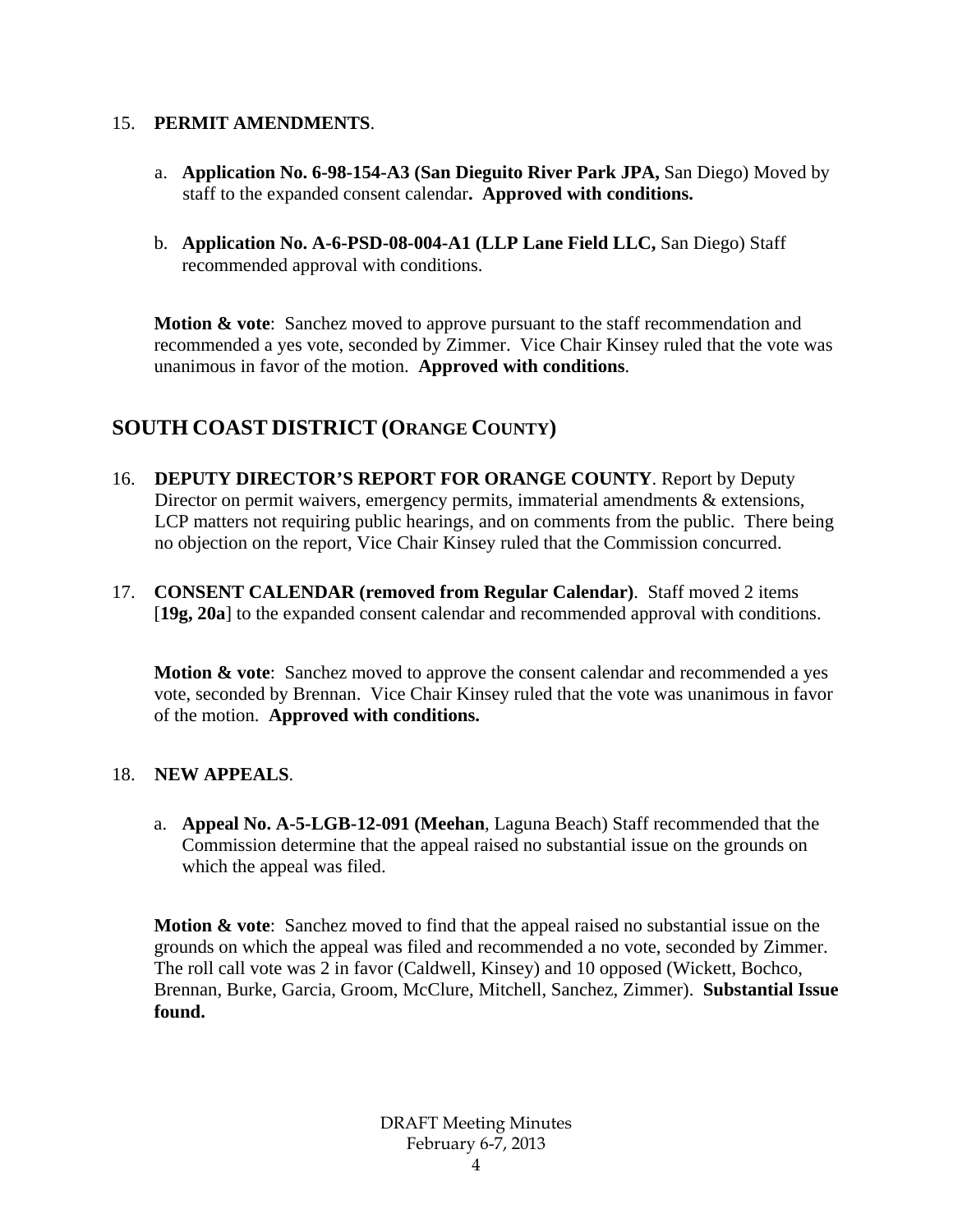#### 19. **COASTAL PERMIT APPLICATIONS**.

- a. **Application No. 5-12-152 (California Department of Parks and Recreation**, San Clemente State Beach, San Clemente) [**POSTPONED**]
- b. **Application No. 5-12-153 (California Department of Park & Recreation,** Doheny State Beach, Dana Point) [**POSTPONED**]
- c. **Application No. 5-12-154 (California Department of Parks & Recreation,** Crystal Cove State Park, Laguna Beach) [**POSTPONED**]
- d. **Application No. 5-12-168 (Fischer,** Corona Del Mar) Staff recommended denial.

**Motion**: Sanchez moved to approve and recommended a no vote, seconded by Caldwell.

**Amending motion & vote**: McClure moved to accept the applicants submitted conditions and recommended a yes vote, seconded by Groom. The roll call vote was 9 in favor [Wickett, Bochco, Brennan, Burke, Garcia, Groom, McClure, Mitchell, Kinsey] and 3 opposed [Caldwell, Sanchez, Zimmer]. **Approved**.

**Vote on main motion**: The roll call vote was 10 in favor [Wickett, Bochco, Brennan, Burke, Garcia, Groom, McClure, Mitchell, Zimmer, Kinsey] and 2 opposed [Caldwell, Sanchez]. **Approved with conditions**.

e. **Application No. 5-12-191 (City of Huntington Beach Public Works**) [**POSTPONED**]

**LUNCH RECESS.** The Commission recessed for lunch at 12:40 p.m. and returned at 1:30 p.m.

f. **Application No. 5-12-214 (Advanced Group 99-D,** Newport Beach) Staff recommended approval with conditions.

**Motion & vote:** Sanchez moved to approve pursuant to the staff recommendation and recommended a yes vote, seconded by Wickett. Vice Chair Kinsey ruled that the vote was unanimous in favor of the motion. **Approved with conditions**.

g. **Permit No. 5-12-314 (Markuson,** San Clemente) Moved by staff to the expanded consent calendar. **Approved with conditions**.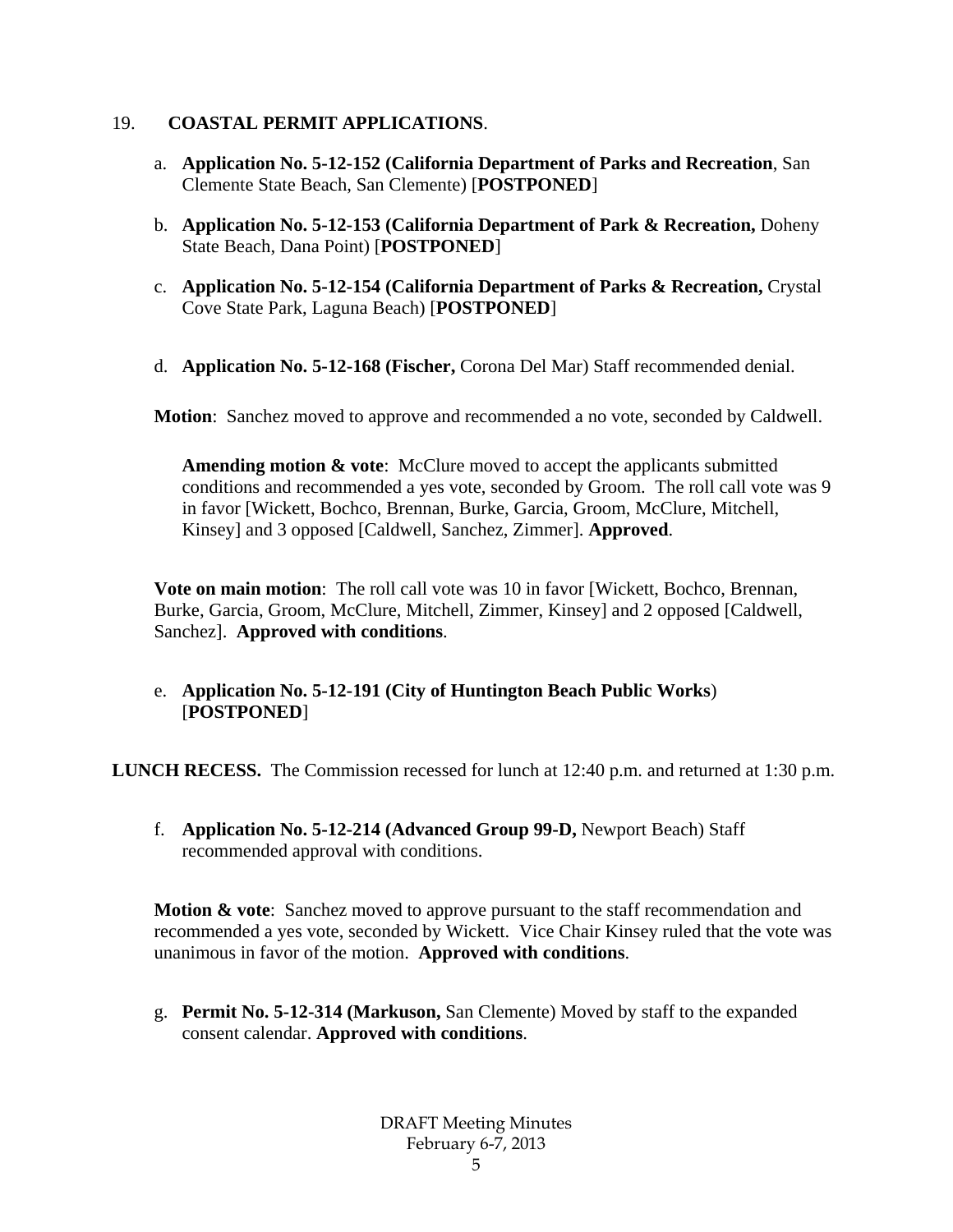#### 20. **PERMIT AMENDMENTS**.

a. **Permit No. 5-06-093-A3 (County of Orange Resources and Development,** Dana Point) Moved by staff to the expanded consent calendar. **Approved with conditions**.

## **STATEWIDE**

21. **APPROVAL OF MINUTES**. The minutes of **January 9-11, 2013** were approved as written.

**Motion & vote:** Sanchez moved to approve as written, seconded by Brennan. Vice Chair Kinsey ruled that the vote was unanimous in favor of the motion. **Approved**.

- 22. **COMMISSIONERS' REPORTS**. None.
- 23. **CONSERVANCY REPORT**. None.
- 24. **SANTA MONICA MOUNTAINS CONSERVANCY REPORT**. None.
- 25. **SANTA MONICA BAY RESTORATION REPORT**. None.
- 26. **DEPUTY ATTORNEY GENERAL'S REPORT**. None.
- 27. **EXECUTIVE DIRECTOR'S REPORT** including reports and possible Commission action on legislation and water quality.
	- a. **Public Education Grants.** Staff recommended approval of the grants.

**Motion & vote:** Sanchez moved to approve, seconded by Brennan. Vice Chair Kinsey ruled that the vote was unanimous in favor of the motion. **Approved.**

b. Budget Status Report for FY 2012-2013 and Governor's Proposed Budget for FY 2013-2014. (CL/SH-SF) [**POSTPONED**]

The Commission recessed for the day and went into Closed Session at 2:30 p.m.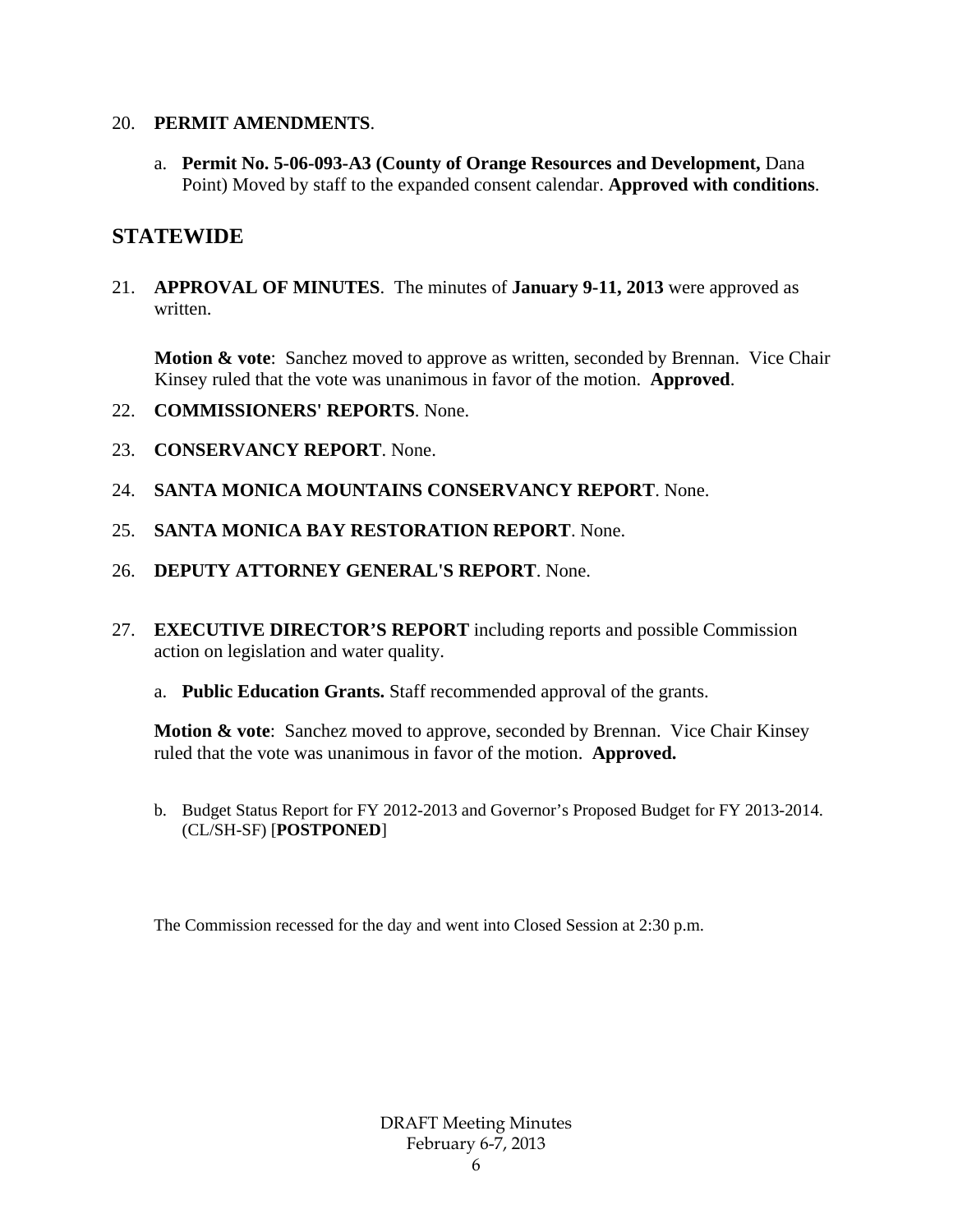#### **THURSDAY, FEBRUARY 7, 2013**

- 1. **CALL TO ORDER**. The meeting of the California Coastal Commission was called to order at 8:30 a.m. by Vice Chair Kinsey.
- 2. **ROLL CALL**. Present: Vice Chair Kinsey, Bochco, Brennan, Caldwell, Garcia, Groom, Zimmer. McClure arrived at 8:40 a.m. Burke, Mitchell, Sanchez arrived at 12:00 p.m. Non-voting: April. Absent: Blank.
- 3. **AGENDA CHANGES.** Commission staff reported changes to the day's agenda.
- 4. **GENERAL PUBLIC COMMENT**. Members of the public addressed the Commission on various issues affecting the coast.
- 4.5. **COMMISSION FIELD TRIP**. The Commission took a field trip to visit the Airport Dunes restoration area and other coastal sites.

#### **Report of CLOSED SESSION**.

**Access for All v. Ackerberg** – Commission received litigation information and advice and gave direction to staff.

Lynch et al v. CCC – Commission received litigation information and advice regarding a settlement offer and gave direction to staff.

**Venice Stakeholders Assn. v. CCC** - Commission received litigation information and advice regarding a settlement offer and gave direction to staff.

# **NORTH COAST DISTRICT**

5. **DEPUTY DIRECTOR'S REPORT**. Report by Deputy Director on permit waivers, emergency permits, immaterial amendments & extensions, LCP matters not requiring public hearings, and on comments from the public. There being no objection on the report, Vice Chair Kinsey ruled that the Commission concurred.

## **ENERGY, OCEAN RESOURCES AND FEDERAL CONSISTENCY**

6. **ENERGY, OCEAN RESOURCES and FEDERAL CONSISTENCY**. Report by the Deputy Director on permit waivers, emergency permits, immaterial amendments & extensions, negative determinations, matters not requiring public hearings, and status report on offshore oil & gas exploration & development. There being no objection, Vice Chair Kinsey ruled that the Commission concurred.

> DRAFT Meeting Minutes February 6-7, 2013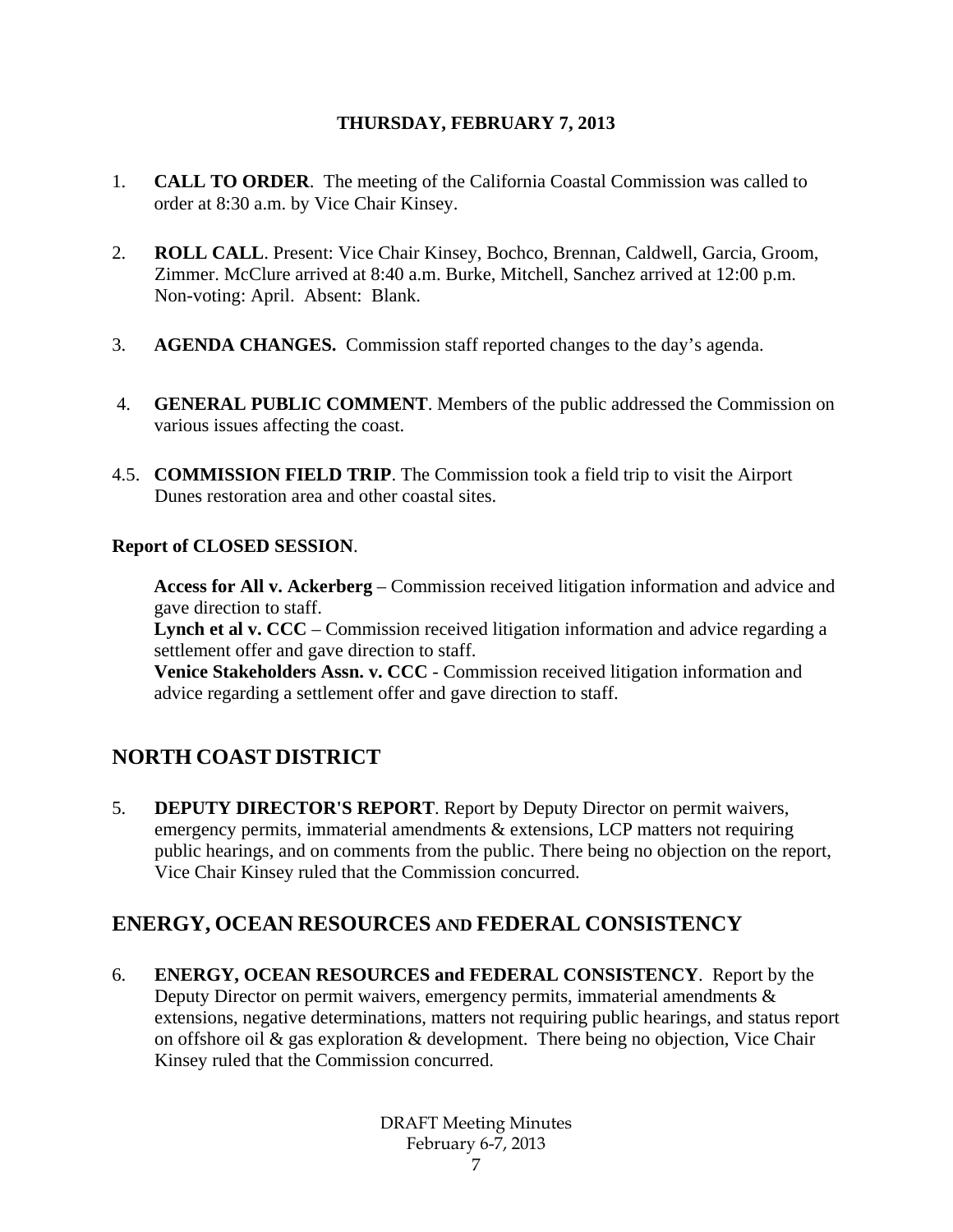7. **CONSENT CALENDAR (removed from Regular Calendar)**. Staff moved one item [**8b**] to the expanded consent calendar and recommended approval with conditions.

**Motion & vote**: Sanchez moved to approve the consent calendar and recommended a yes vote, seconded by Brennan. Vice Chair Kinsey ruled that the vote was unanimous in favor of the motion. **Approved with conditions**.

#### 8. **FEDERAL CONSISTENCY.**

a. **CD-031-12 (Manchester Band of Pomo Indians of the Manchester-Point Arena Rancheria,** Mendocino Co**.**) Staff recommended that the Commission concur that the project is consistent.

**Motion & vote:** Sanchez moved to concur that the project is consistent and recommended a yes vote, seconded by Brennan. The roll call vote was unanimous in favor of the motion. **Approved.**

b. **CC-048-12 (San Diego Association of Governments (SANDAG),** Moved by staff to the expanded consent calendar. **Approved.**

## **SOUTH CENTRAL COAST DISTRICT**

[*Items 9 through 13 were trailed and Item 14b was heard. Burke departed for the day at the conclusion of Item 14b.*]

- 9. **DEPUTY DIRECTOR'S REPORT**. Report by Deputy Director on permit waivers, emergency permits, immaterial amendments & extensions, LCP matters not requiring public hearings, and on comments from the public.
	- a. **County of Ventura LCP Amendment No. VNT-MAJ-2-12 (Phase I Update) Certification Review.** Staff recommended concurrence with Executive Director's determination. There being no objection, Vice Chair Kinsey ruled that the Commission concurred.

#### 10. **LOCAL COASTAL PROGRAMS (LCPs)**

a. **City of Malibu LCP Amendment No. MAJ-2-11 Part A.** Staff recommended approval as submitted of the Land Use Plan and denial as submitted of the Implementation Plan and approval if modified as suggested.

> DRAFT Meeting Minutes February 6-7, 2013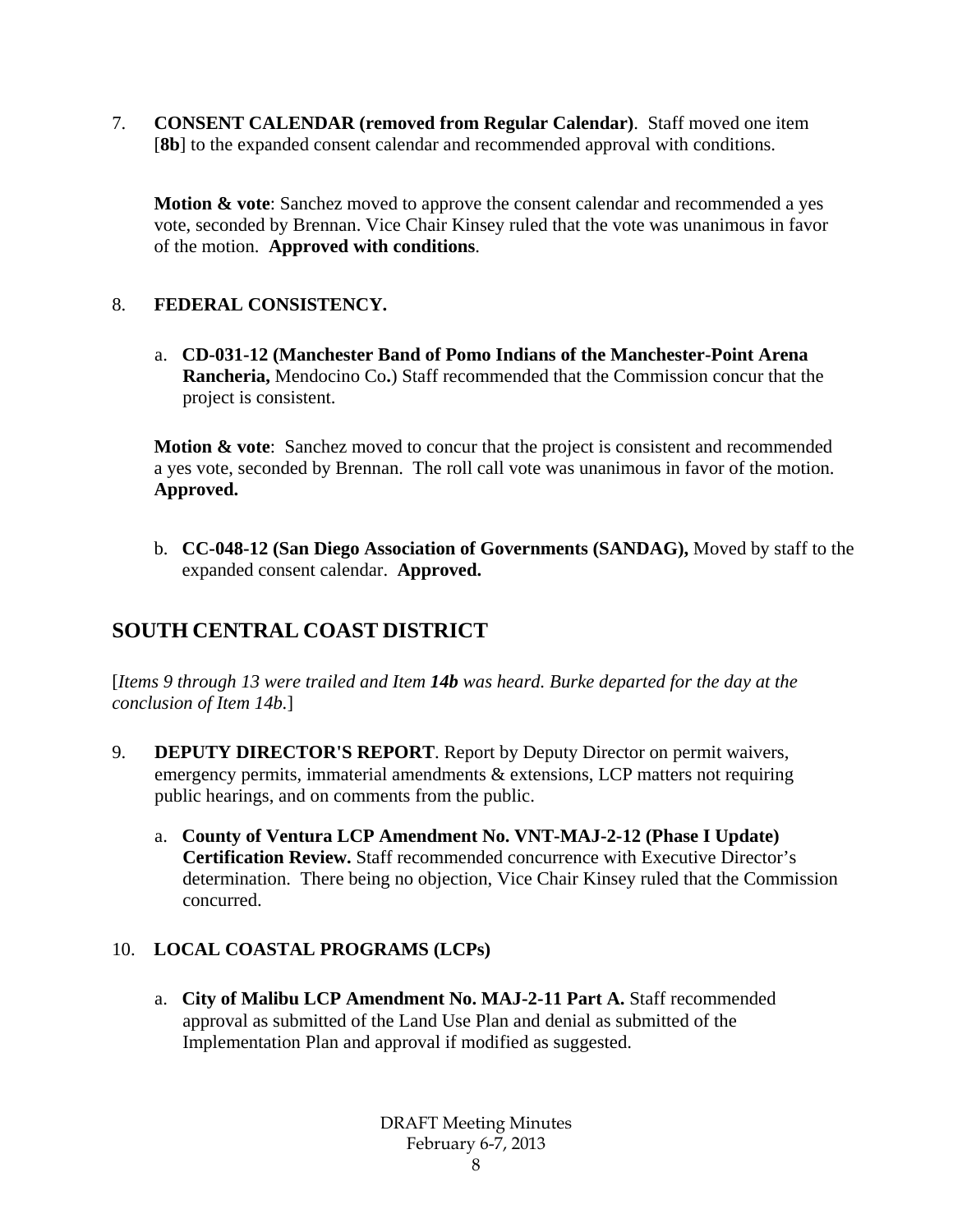**Motion & vote**: Sanchez moved to reject the Land Use Plan as submitted and recommended a no vote, seconded by Bochco. Vice Chair Kinsey ruled that the vote was unanimous in opposition to the motion. **Approved as submitted.** 

**Motion & vote**: Sanchez moved to reject the Implementation Plan as submitted and recommended a yes vote, seconded by Bochco. Vice Chair Kinsey ruled that the vote was unanimous in favor of the motion. **Certification denied**.

**Motion & vote:** Sanchez moved to certify the Implementation Plan if modified as suggested by staff and recommended a yes vote, seconded by Bochco. Vice Chair Kinsey ruled that the vote was unanimous in favor of the motion. **Approved with modifications.**

## **ENFORCEMENT**

- 11. **ENFORCEMENT REPORT**. Report by Chief of Enforcement on Statewide Enforcement Program. **None**.
- 11.1. **Cease and Desist Order No. CCC-13-CD-01 (Drakes Bay Oyster Company**, Point Reyes National Seashore, Marin Co.) Staff recommended that the Commission issue the Cease and Desist Order.

**Motion**: Sanchez moved to issue the Cease and Desist Order pursuant to the staff recommendation and recommended a yes vote, seconded by Garcia.

**Amending motion & vote**: Zimmer moved to remove documents submitted at the hearing from the record and recommended a yes vote, seconded by Sanchez. The roll call vote was unanimous (Bochco, Brennan, Caldwell, Garcia, Groom, McClure, Mitchell, Sanchez, Zimmer, Kinsey) in favor of the motion. **Approved**.

**Vote on the main motion**: The roll call vote was unanimous (Bochco, Brennan, Caldwell, Garcia, Groom, McClure, Mitchell, Sanchez, Zimmer, Kinsey) in favor of the motion. **Approved**.

11.2. **Restoration Order No. CCC-13-RO-01 (Drakes Bay Oyster Company**, Point Reyes National Seashore, Marin Co.) Staff recommended that the Commission issue the Restoration Order.

**Motion & vote**: Sanchez moved to issue the Restoration Order and recommended a yes vote, seconded by Garcia. Vice Chair Kinsey ruled that the vote was unanimous in favor of the motion. **Approved**.

> DRAFT Meeting Minutes February 6-7, 2013